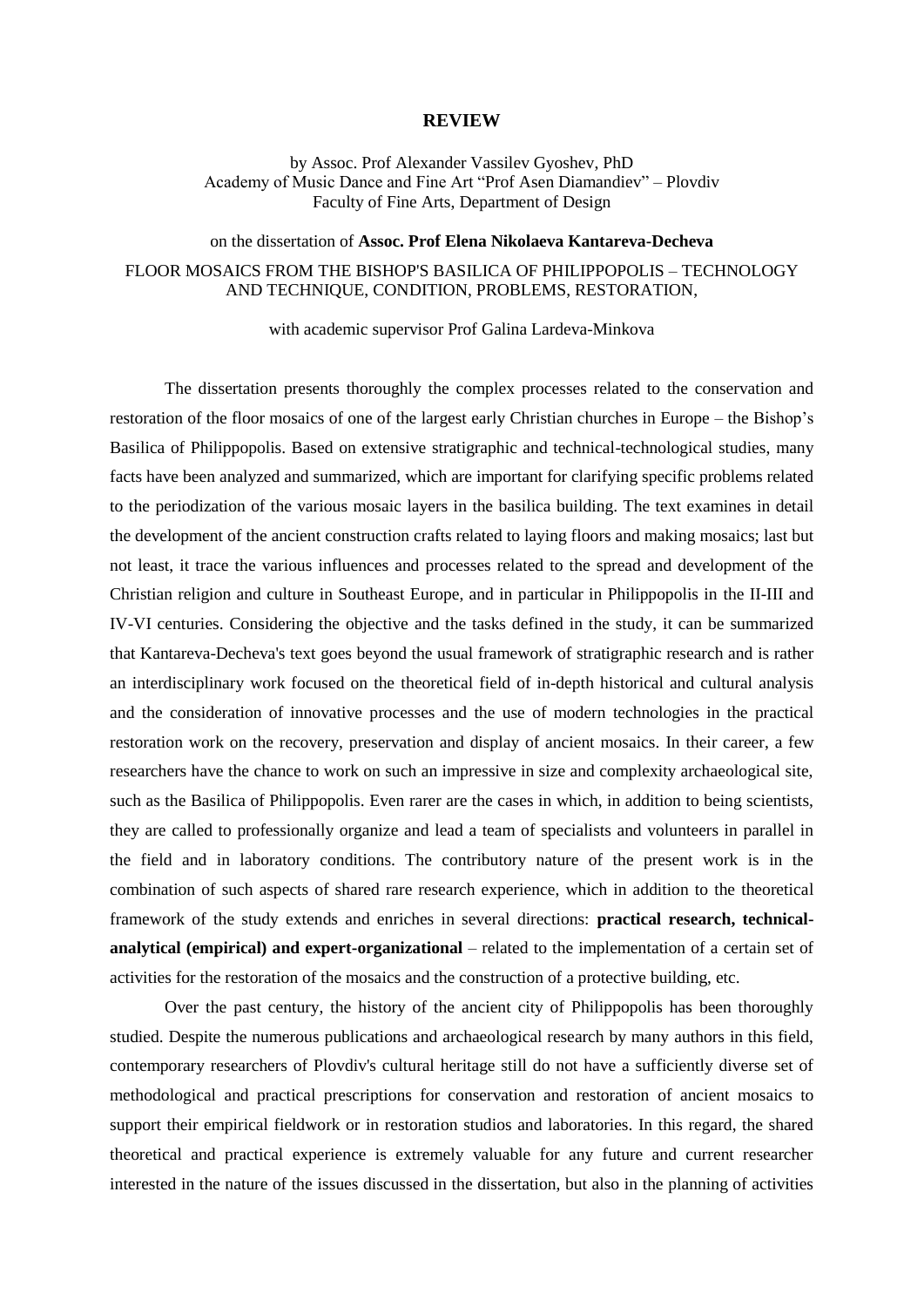and developing strategies for preservation of archaeological sites of Late Antiquity or Early Christianity cultural heritage.

The title of the doctoral thesis *Floor mosaics from the Bishop's basilica of Philippopolis – technology and technique, condition, problems, restoration*, clearly defines the topic, subject and various theoretical aspects of the research. The dissertation contains 176 pages, structured in introduction, exposition in five chapters, conclusion, contributions, a list of publications and bibliography. The text contains 130 illustrations, of which 126 are in color and 4 in black and white. In summary, the main problems in it are discuses in the following parts:

The **introductory part** of the dissertation clearly and accurately presents the purpose, subject and methods of the research. Five research tasks are identified, which are clearly formulated and aimed at specific analyzes and the compilation of a program for conservation, restoration and exhibition of the mosaic floors of the Episcopal Basilica.

**1. The first chapter** of the dissertation, entitled *Mosaics from the ancient Philippopolis condition, problems and restoration*, discusses uncovered floor mosaics of ancient buildings (II-III and IV-VI c. A.D.). It also offers a classification, which divides the mosaics into two main groups – according to their place of storage and condition, and according to their degree of restoration and suitability for exhibition. The chapter presents information about the current state of the dismantled and restored mosaics, some of which urgently need processing and conservation. The condition of the mosaics from the two Early Christian basilicas, the late antique building "Eirene" and the building with the floor mosaic "Sea Scene" are examined. An important emphasis in this part of the study is the evident contribution of the candidate to the restoration of the floor mosaics of the Early Christian basilicas mentioned in the text.

**2. The second chapter** of the study, *Technology and techniques for building mosaic floors in ancient times*, comments on the organization of the work of mosaic studios in the age of Antiquity. It pays special attention to the description of the various ancient techniques for laying flooring: the **earliest technique** used - *Opus barbaricum* (*Pavimentum Barbarica*); the most common type of antique mosaic flooring - *Opus tesselatum* – a technique that uses small *tesserae* - *Opus vermiculatum*; *Opus sectile*, in which stone tiles are configured on the floor to create a geometric or figural image; *Opus signinum* - a technique of building flooring, which is made of a mixture of lime mortar with ceramic fragments, in which are embedded square tesserae or small stone fragments. When tesserae or stone fragments are not embedded in this type of flooring, it is called *cocciopesto*.

**3. The third chapter** of the study is entitled *The Bishop's Basilica of Philippopolis- history of studies and interventions. Mosaic floors - classification, stratigraphic studies, style analysis, parallels*. This chapter of the dissertation analyzes many facts related to the stratigraphic studies of the three mosaic floors of the early Christian church. Various eastern and western influences are identified in the examined mosaic layers, partial analogies are found with compositional solutions from ancient mosaics from other buildings studied in Plovdiv and on the territory of Bulgaria. Based on the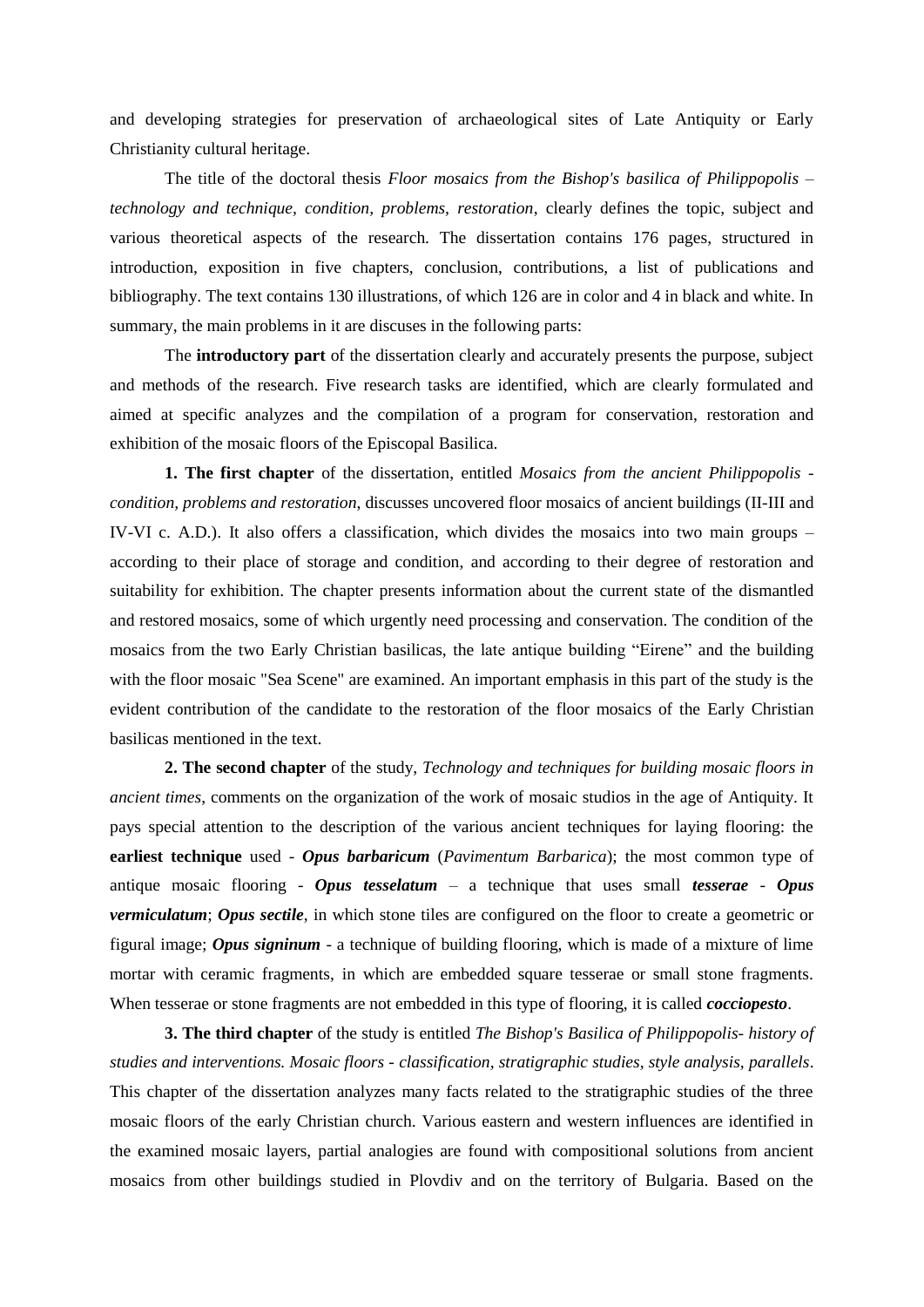research, a general periodization of their construction is made, two periods are identified, consisting of three construction phases:

- $\checkmark$  First construction period from the second quarter of the IV century to the beginning of the V century, with three construction phases:
	- **Phase I** construction of the mortar floors *opus signinum* in the central nave, southern and northern nave, narthex, northern portico, southern portico and its adjacent premises;
	- **Phase II** laying the mosaic of the lower layer in the central nave;
	- Phase III laying the mosaics of the lower layer in the southern and northern nave, narthex, northern and southern portico and its adjacent rooms.
- $\checkmark$  **Second construction period**: from the middle of V century to the middle of VI century
	- **Phase I** laying the mosaic in the narthex and northern portico;
	- **Phase II** laying the mosaic of the upper layer in the central nave and the apse, southern and northern nave, southern portico;
	- **Phase III** laying the mosaics from the upper layer along the northern and southern part of the presbytery.

**4. The fourth chapter** focuses on the technology and technique of laying the mosaic floors of the Bishop's Basilica of Philippopolis. Based on the expert stratigraphic studies and technicaltechnological analysis, it is established that in almost all rooms with mosaics there are three floors laid on top of each other:

- **The first floor** of the Basilica is made of pink mortar in the technique *Opus signinum, terminus post quem*, and during its uncovering was discovered a coin of Emperor Licinius I (308-324).
- **The second floor** of the Basilica is made of mosaic in the *Opus tesselatum* technique, laid in several stages between the middle of IV and the beginning of the V century.
- **The third floor** of the Basilica covers the earliest mosaics and was laid in the *Opus tesselatum* technique between the end of the V and the first half of the VI century.

The second part of the chapter presents and summarizes information related to the number of laboratory tests performed on tesserae and mortars over the past four decades. Research shows that ancient craftsmen and technologists possessed a wide arsenal of technical skills to achieve impressive richness in the coloring of the mosaic floors using a variety of local materials. What is unique about the mosaics of the Bishop's Basilica is that the extraordinary variety of colors and their shades (more than forty) is achieved solely with rock tesserae.

The presented results for the relevance of the studied materials contribute to the development of a strategy and methodology for their restoration and preservation. This information is important and